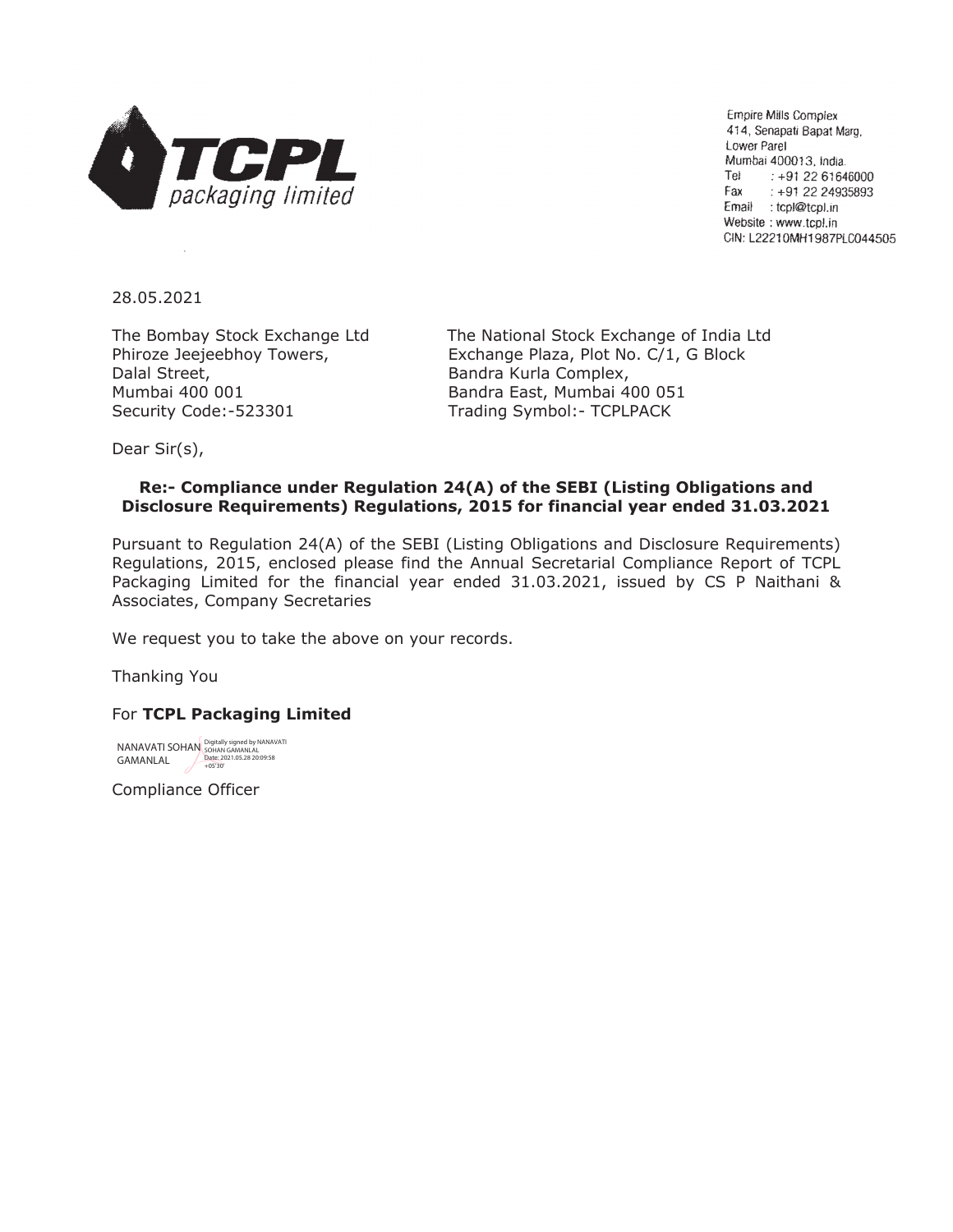## **P. NAITHANI & ASSOCIATES Company Secretaries** 902, B Wing, Venus Tower, Veera Desai Road, Andheri (W), Mumbai - 400 053.  **Mobile**: +91 8779458982, +91 98204 00325 | **Email**: cs@careerimpact.in

## **Secretarial compliance report of** *TCPL PACKAGING LIMITED* **for the year ended 31st March 2021**

I, Prasen Naithani, of P. Naithani & Associates, have examined:

- (a) all the documents and records made available to us and explanation provided by TCPL PACKAGING LIMITED ("the listed entity"),
- (b) the filings/ submissions made by the listed entity to the stock exchanges,
- (c) website of the listed entity,

l

- (d) any other document/ filing, as may be relevant, which has been relied upon to make this certification, for the year ended  $31<sup>st</sup> March,2021$ , for the period from  $1<sup>st</sup>$  April, 2020 to 31<sup>st</sup> March, 2021 (Review Period) in respect of compliance with the provisions of :
- (a) the Securities and Exchange Board of India Act, 1992 ("SEBI Act") and the Regulations, circulars, guidelines issued thereunder; and
- (b) the Securities Contracts (Regulation) Act, 1956 ("SCRA"), rules made thereunder and the Regulations, circulars, guidelines issued thereunder by the Securities and Exchange Board of India ("SEBI");

The specific Regulations, whose provisions and the circulars/ guidelines issued thereunder, have been examined, include:-

- (a) Securities and Exchange Board of India (Listing Obligations and Disclosure Requirements) Regulations, 2015 as amended from time to time;
- (b) Securities and Exchange Board of India (Substantial Acquisition of Shares and Takeovers) Regulations, 2011;
- (c) Securities and Exchange Board of India (Prohibition of Insider Trading) Regulations, 2015; and based on the above examination, I hereby report that, during the Review Period:
- (a) The listed entity has complied with the provisions of the above Regulations and circulars/ guidelines issued thereunder;

| Sr.<br>No. | <b>Compliance Requirement</b><br>(Regulations/circulars/<br>guidelines including specific<br>clause) | <b>Deviations</b> | <b>Observations/ Remarks of the</b><br><b>Practicing Company</b><br><b>Secretary</b> |
|------------|------------------------------------------------------------------------------------------------------|-------------------|--------------------------------------------------------------------------------------|
|            |                                                                                                      | NIL               |                                                                                      |

(b) The listed entity has maintained proper records under the provisions of the above Regulations and circulars/ guidelines issued thereunder in so far as it appears from my/our examination of those records.